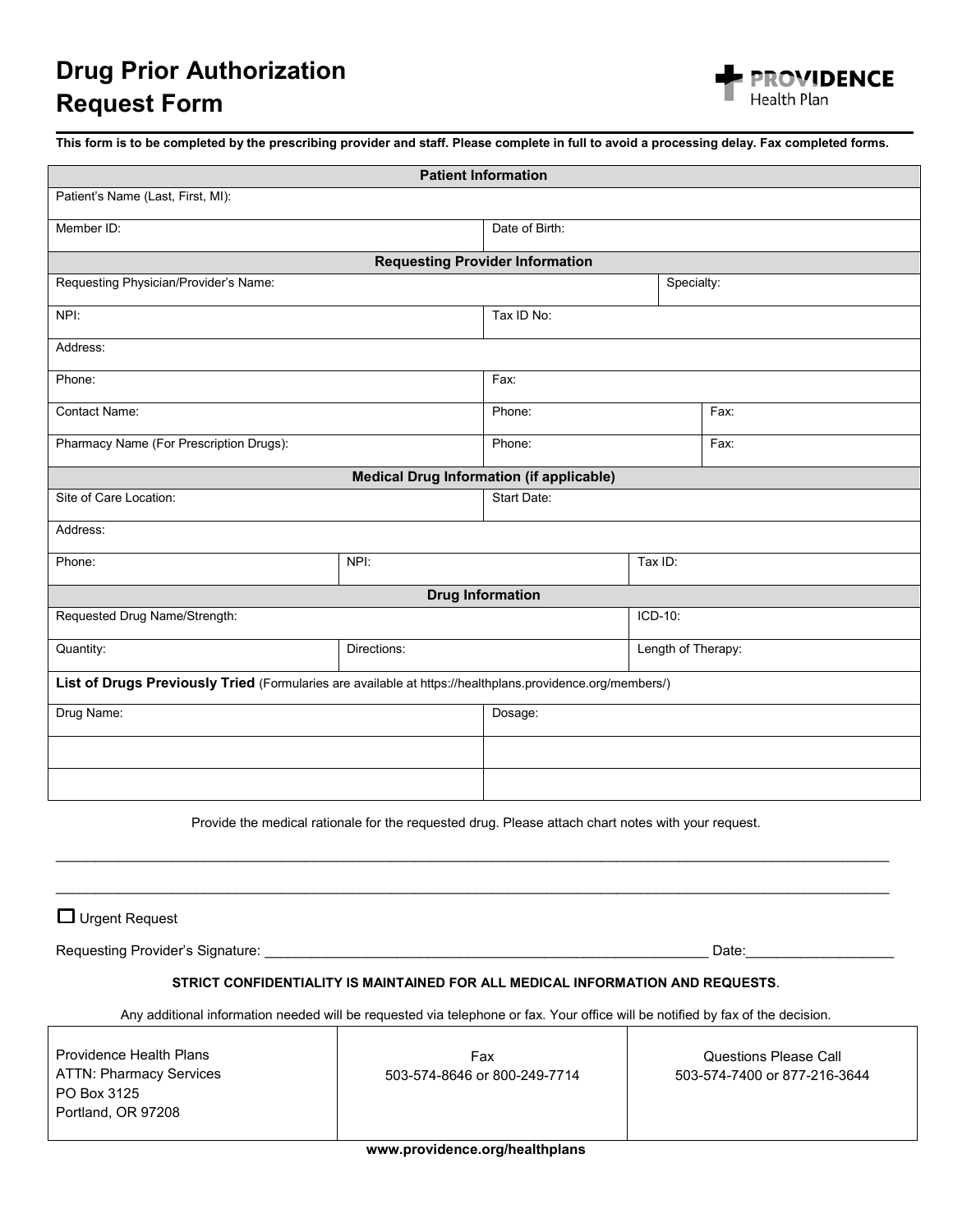## **Non-discrimination Statement**

Providence Health Plan and Providence Health Assurance comply with applicable Federal civil rights laws and do not discriminate on the basis of race, color, national origin, age, disability, or sex. Providence Health Plan and Providence Health Assurance do not exclude people or treat them differently because of race, color, national origin, age, disability, or sex.

Providence Health Plan and Providence Health Assurance:

- Provide free aids and services to people with disabilities to communicate effectively with us, such as:
	- o Qualified sign language interpreters
	- o Written information in other formats (large print, audio, accessible electronic formats, other formats)
- Provide free language services to people whose primary language is not English, such as:
	- o Qualified interpreters
	- o Information written in other languages

If you are a Medicare member who needs these services, call 503-574-8000 or 1-800-603-2340. All other members can call 503-574-7500 or 1-800-878-4445. Hearing impaired members may call our TTY line at 711.

If you believe that Providence Health Plan or Providence Health Assurance has failed to provide these services or discriminated in another way on the basis of race, color, national origin, age, disability, or sex, you can file a grievance with our Non-discrimination Coordinator by mail:

> Providence Health Plan and Providence Health Assurance Attn: Non-discrimination Coordinator PO Box 4158 Portland, OR 97208-4158

If you need help filing a grievance, and you are a Medicare member call 503-574-8000 or 1-800-603- 2340. All other members can call 503-574-7500 or 1-800-878-4445. (TTY line at 711) for assistance. You can also file a civil rights complaint with the U.S. Department of Health and Human Services, Office for Civil Rights electronically through the Office for Civil Rights Complaint Portal, available at *https://ocrportal.hhs.gov/ocr/portal/lobby.jsf,* or by mail or phone at:

U.S. Department of Health and Human Services 200 Independence Avenue SW - Room 509F HHH Building Washington, DC 20201 1-800-368-1019, 1-800-537-7697 (TTY)

Complaint forms are available at *http://www.hhs.gov/ocr/office/file/index.html.*